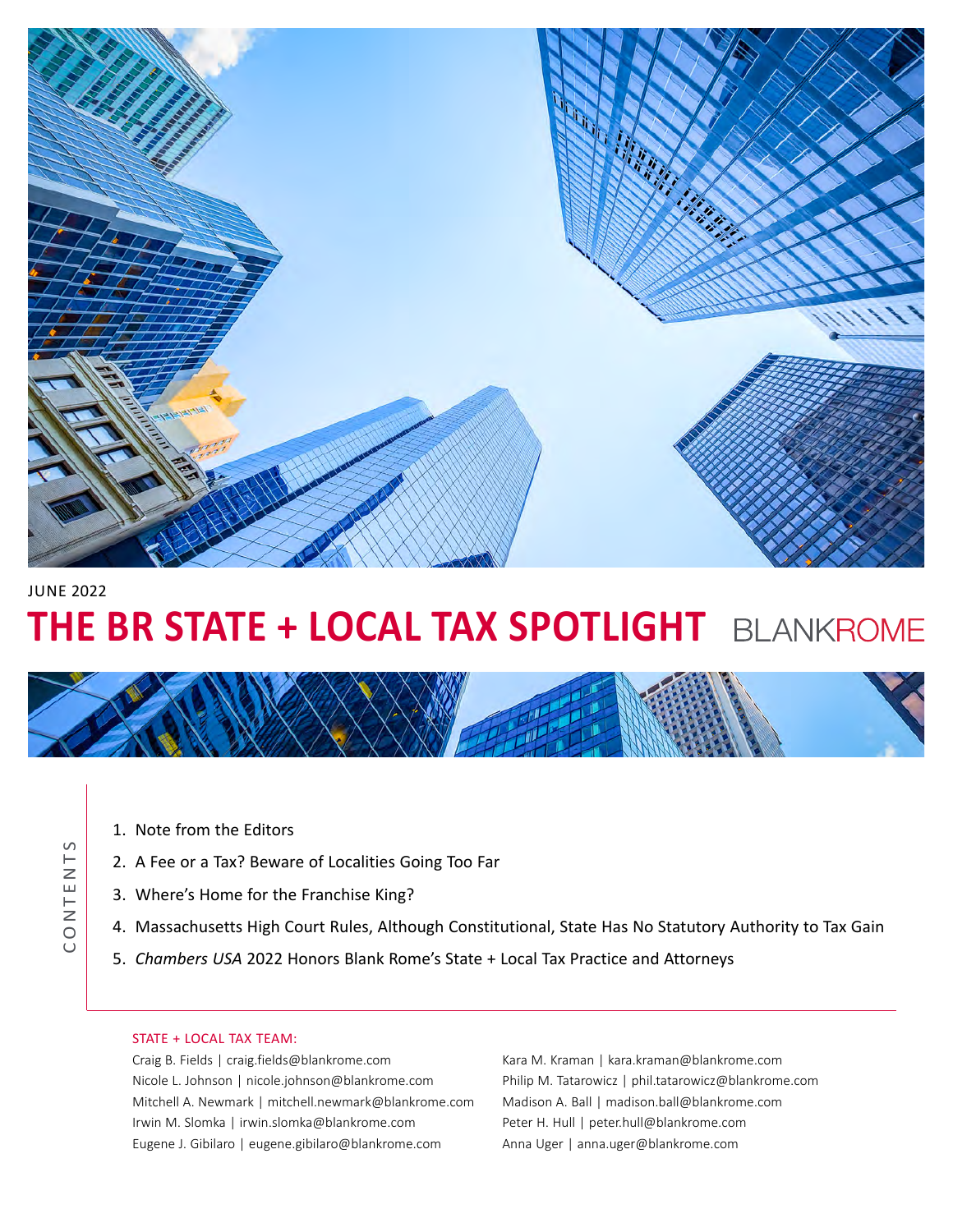## <span id="page-1-0"></span>Note from the Editors

By [Eugene J. Gibilaro](https://www.blankrome.com/people/eugene-j-gibilaro) and [Anna Uger](https://www.blankrome.com/people/anna-uger)

**Welcome to the June 2022 edition of** *The BR State + Local Tax Spotlight.* We understand the unique demands of staying on top of important State + Local Tax developments, which happen frequently and across numerous jurisdictions. Staying updated on significant legislative developments and judicial decisions helps tax departments function more efficiently and improves strategy and planning. That is where *The BR State + Local Tax Spotlight* can help. In each edition, we will highlight for you important State + Local Tax developments that could impact your business. In this issue, we will be covering:

- •   A Texas Supreme Court decision to strike down a locality's licensing fee that was calculated as a percentage of the licensee's revenue;
- •   A Kansas Supreme Court decision that a former Pizza Hut franchisee rightfully filed a nonresident return in the state after meeting his evidentiary burden of establishing that he had changed his domicile to Florida; and
- •   A Massachusetts Supreme Judicial Court decision that the Department of Revenue had no statutory authority to tax the gain recognized by a nondomiciliary S Corporation from its sale of a 50 percent interest in an LLC.

**We invite you to share** *The BR State + Local Tax Spotlight* **with your colleagues and visit Blank Rome's State + Local Tax [webpage](https://www.blankrome.com/services/tax/state-local-tax) for more information about our [team.](https://www.blankrome.com/services/tax/state-local-tax#team) Click [here](https://communications.blankrome.com/10/1143/landing-pages/preference-manager.asp?sid=blankform) to add State + Local Tax to your subscription preferences.**

### Co-Editors, *The BR State + Local Tax Spotlight*

**[EUGENE J. GIBILARO](https://www.blankrome.com/people/eugene-j-gibilaro)**  Of Counsel 212.885.5118 [eugene.gibilaro@blankrome.com](mailto:eugene.gibilaro%40blankrome.com?subject=)





**[ANNA UGER](https://www.blankrome.com/people/anna-uger)** Associate 212.885.5473 anna.uger[@blankrome.com](mailto:anna.uger%40blankrome.com?subject=)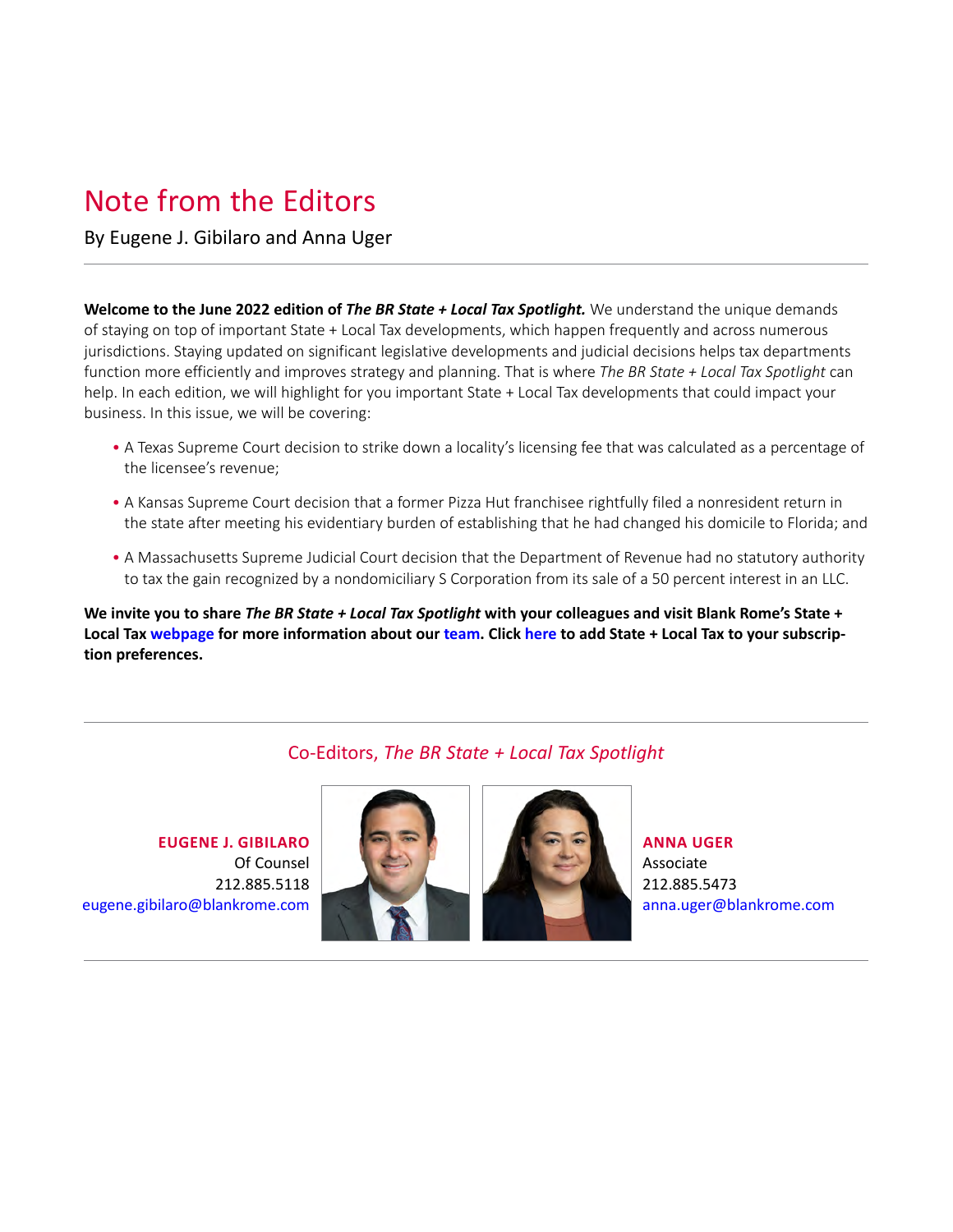<span id="page-2-0"></span>

OF COUNSEL

## A Fee or a Tax? Beware of Localities Going Too Far

[By](https://www.blankrome.com/people/craig-b-fields) [Eugene J. Gibilaro](https://www.blankrome.com/people/eugene-j-gibilaro)

On May 20, 2022, the Texas Supreme Court held that a locality lacked authority under Texas law to impose a licensing fee on a construction trash-hauling company that was calculated as a percentage of the company's revenue. *Builder Recovery Servs., LLC v. The Town of Westlake, Texas,* No. 21-0173 (Tex. May 20, 2022). The Court rejected the locality's argument that its authority under Texas law to regulate "solid waste collection, handling, transportation, storage, processing, and disposal" necessarily permitted the imposition of a percentage of revenue fee, instead finding that the fee "resembles—at least in its mode of calculation—a traditional business tax" and "[f]rom the perspective of the fee-payer, … an unconstitutional occupation tax." *Id.* at 8-9. This case is a reminder that the authority of localities to impose taxes or fees is usually strictly limited by state law and companies being audited or assessed by localities should always consider whether the locality's tax or fee scheme complies with state law.

The company brought a lawsuit in district court challenging the legality of the license fee. The Town informed the district court that the ordinance had been amended after the company brought its lawsuit decreasing the amount of the license fee from 15 percent to three percent of revenue. The district court issued a declaratory judgment that the 15 percent license fee was invalid and unlawful and awarded the company attorney's fees. The court of appeals held that the company's challenge was moot because the Town had replaced the 15 percent fee with the three percent fee. The appeal to the Texas Supreme Court ensued.

**The Decision:** The Texas Supreme Court first held that the company's lawsuit was not mooted by the amendment to the ordinance because the company's claim was that a percentage of revenue fee is unlawful regardless of the percentage. The Court found that a lawful fee "would have to be tethered to the Town's costs of administering the regulation" of construction

**This case is a reminder that the authority of localities to impose taxes or fees is usually strictly limited by state law and companies being audited or assessed by localities should always consider whether the locality's tax or fee scheme complies with state law.**

trash haulers, but the percentage of revenue fee "is tethered only to the market price of trash-hauling services, not to the Town's cost of regulating." *Id.* at 9. The Court concluded that it was "unlikely" that the

**Facts:** The Town of Westlake's local ordinance required construction trash haulers like the company to obtain a license to operate in the Town. Licensees were required, among other things, to identify their vehicles and containers, maintain their vehicles and containers in good repair, maintain insurance and other paperwork, and submit certain reports to the town. Licensees were also required to pay a monthly license fee equal to 15 percent of their revenue generated in the Town.

Legislature's grant to the Town of "the generic authority to regulate trash hauling" includes an implied grant of power to impose a percentage of revenue fee. *Id.* at 11. Finally, the Court remanded the case to the court of appeals for consideration of whether the unlawful percentage of revenue fee was severable from the rest of the ordinance or whether the Town's entire regulatory scheme must be struck down. $\nabla$ 

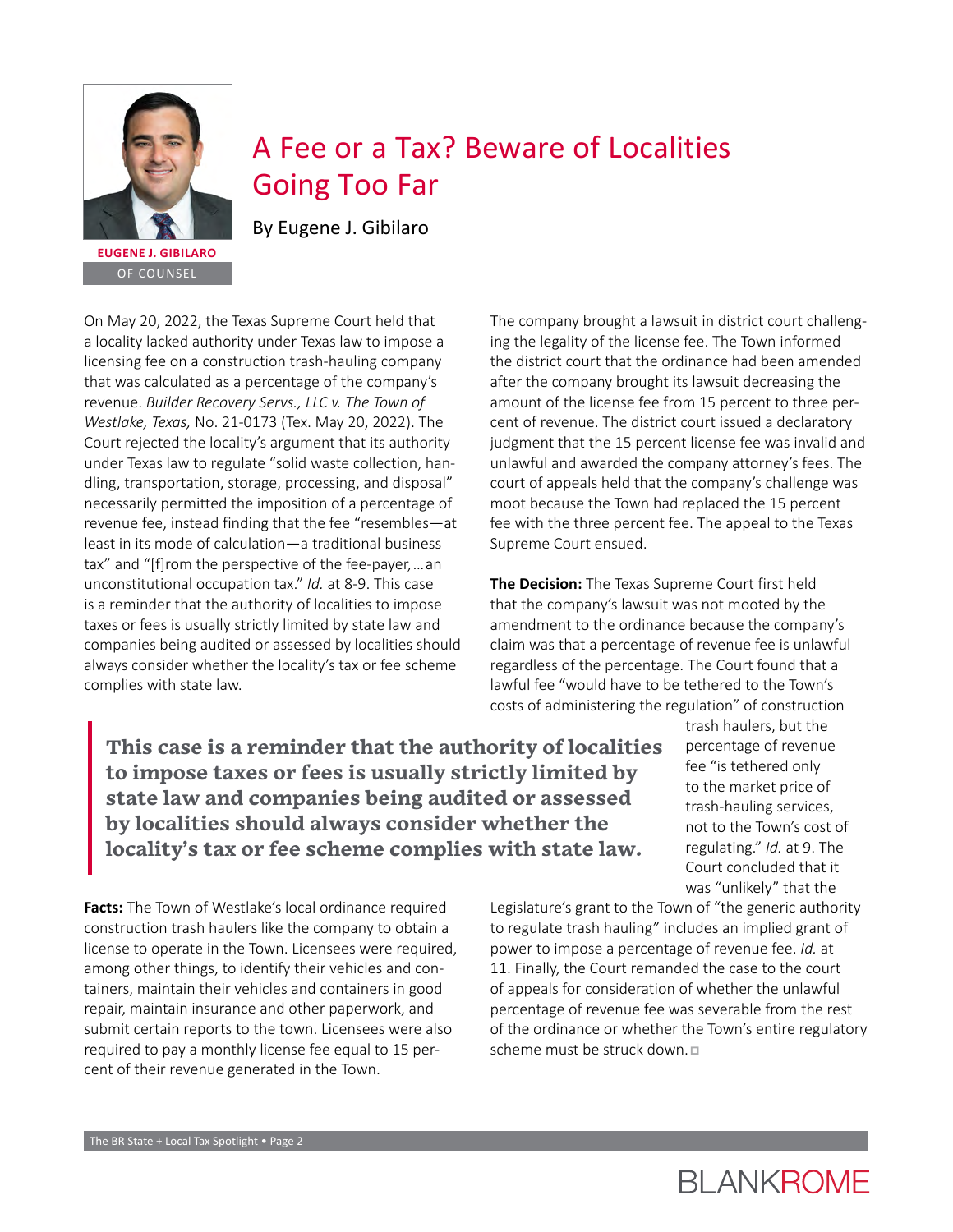<span id="page-3-0"></span>

PARTNER

## Where's Home for the Franchise King?

[By Nicole L. Johnson](https://www.blankrome.com/people/nicole-l-johnson)

Determining the location of a person's domicile is a fact-intensive inquiry—with potentially large tax consequences. For example, take the recent Kansas Supreme Court decision in *Bicknell v. Kansas Department of Revenue,* No. 120,935 (Kan. May 20, 2022). In that case, Mr. Bicknell asserted that he was a Florida resident for 2005 and 2006, but the Kansas Department of Revenue (the "Department") alleged that he never abandoned his Kansas domicile. On the line was an assessment of over \$42 million, including interest and penalties.

Mr. Bicknell owned more than 800 Pizza Hut franchises—the largest Pizza Hut franchisee in the world

at the time. For most of his life, Mr. Bicknell was a resident of Kansas and purchased a home in Florida in the early 1990s. In 2003, Mr. Bicknell decided to retire and move to Florida for a variety of personal reasons. His

**The court's opinion sends a very clear message—the tax effect does not determine a taxpayer's domicile—no matter how large. Instead, it is the facts that matter.**

wife, however, chose to remain a resident of Kansas. In 2006, Mr. Bicknell sold his business for a substantial gain and filed a nonresident return in Kansas, which did not reflect the gain as taxable in the State.

After an audit, the Department issued an assessment asserting that Mr. Bicknell should have filed as a resident in Kansas for 2005 and 2006 and included the gain in taxable income. Kansas law "requires the concurrence of two factors to establish a change of domicile: (1) physical presence in a location; and (2) an intent to remain in that location, either permanently or indefinitely." *Id.* at 40. The court examined the evidence established during the eight-day hearing, which included the number of days spent in Kansas, the State that provided Mr. Bicknell with a driver's license, where he was registered to vote, and where he owned real property.

While the court agreed with the Department that the burden was on Mr. Bicknell to establish that he changed his domicile, the court found that Mr. Bicknell met that burden. The court held that there was substantial evidence in the record to support a finding

> that Mr. Bicknell moved from Kansas to Florida and intended to do so on a permanent basis.

The court's opinion sends a very clear message—the tax effect does not determine a taxpayer's domicile—no

matter how large. Instead, it is the facts that matter. With many taxpayers seeking to move to lower tax jurisdictions, the key to success is following through with the move and not just on paper. Taxpayers need to change their driver's license, update their voter registration, move their belongings, and track the number of days spent in each location, among other things. With proper documentation, even the trickiest domicile case can be won. <sup>p</sup>

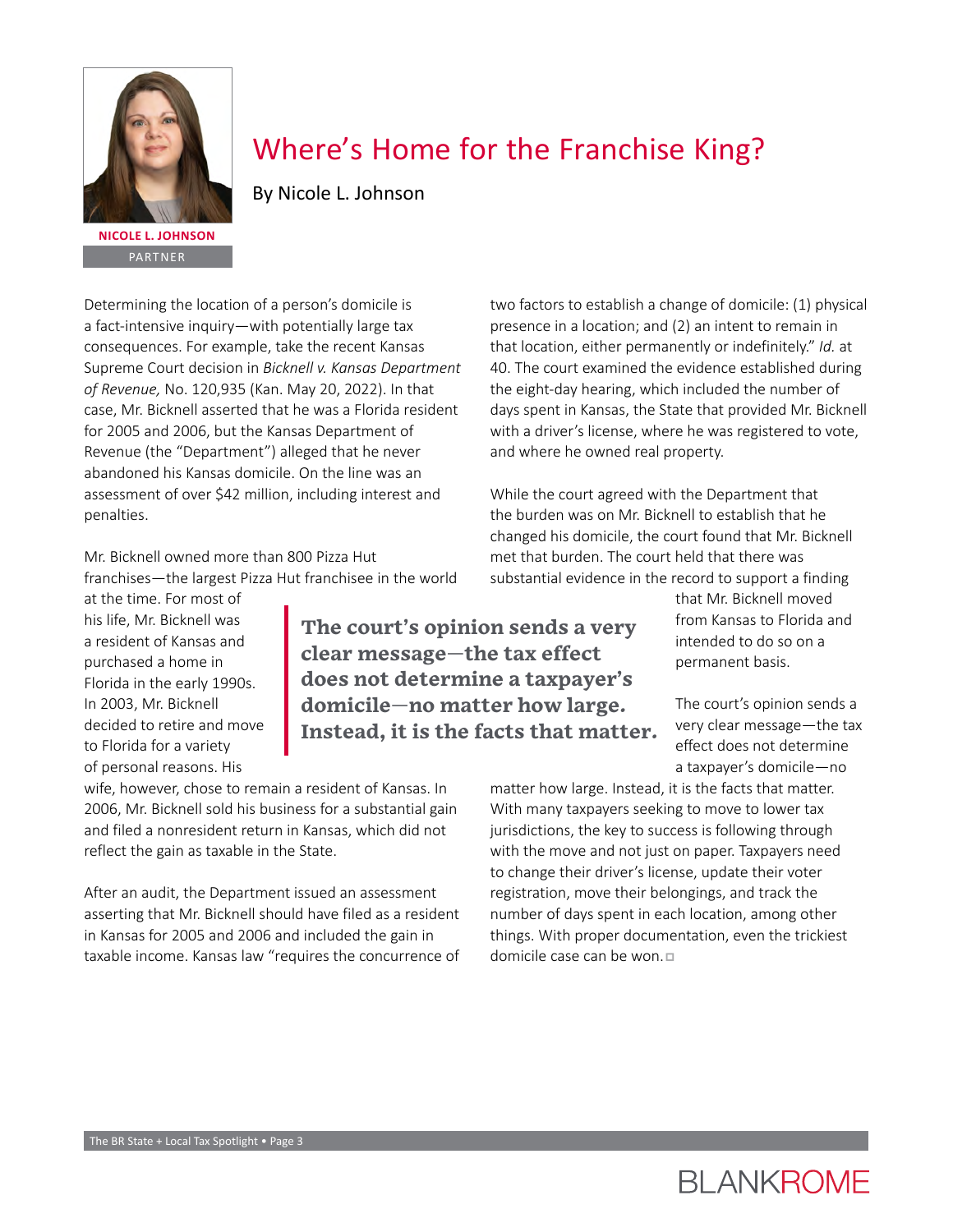<span id="page-4-0"></span>

## Massachusetts High Court Rules, Although Constitutional, State Has No Statutory Authority to Tax Gain

[By](https://www.blankrome.com/people/eugene-j-gibilaro) [Craig B. Fields](https://www.blankrome.com/people/craig-b-fields)

PARTNER

Although the parties only argued the constitutionality of taxing the gain recognized by a nondomiciliary S Corporation from its sale of a 50 percent interest in a limited liability company ("LLC"), the Massachusetts Supreme Judicial Court ("SJC") ruled that while such taxation is constitutional, it is not permitted under the Massachusetts statutes. *VAS Holdings & Investments LLC v. Comm'r of Revenue,* No. SJC-13139, 186 N.E.3d 1240 (Mass. May 16, 2022). This case is an important reminder that taxpayers should raise all issues, both constitutional and statutory, when appealing tax assessments. Had the SJC not raised the statutory argument on its own, the assessment would have been upheld by the SJC as being constitutional.

**Facts:** As the result of capital contributions and mergers, a nondomiciliary S Corporation, VAS Holdings & Investments LLC ("VASHI"), owned a 50 percent interest in an LLC classified as a partnership for tax purposes. The LLC was almost exclusively based in Massachusetts. VASHI itself had no connection to Massachusetts.

provided to the LLC. Moreover, the Department computed the tax by apportioning the gain to Massachusetts using the apportionment formula of the LLC.

**The Decision:** The SJC first held that the unitary business principle is not the only way income can be constitutionally subject to taxation. Unlike most decisions where a court will only address constitutionality *after* it determines that the assessment is proper under the statute, here the SJC first analyzed the constitutional issue. It went through a lengthy analysis to hold the assessment constitutional since the gain was being apportioned using the LLC's, and not VASHI's, apportionment formula. The SJC found support for its conclusion based on *International Harvester Co. v. Wisconsin Department of Taxation,* 322 U.S. 435 (1944) and *Wisconsin v. J.C. Penney Co.,* 311 U.S. 435 (1940), where the U.S. Supreme Court found constitutional Wisconsin's privilege tax which required a nondomiciliary corporation doing business in Wisconsin to deduct a tax from dividends it paid to its investors, regardless of whether they were domiciled in Wisconsin.

### **This case is an important reminder that taxpayers should raise all issues, both constitutional and statutory, when appealing tax assessments.**

VASHI sold its interest in the LLC and recognized a large gain. While VASHI and its shareholders had paid tax to Massachusetts on their distributive shares of the LLC's income, VASHI asserted that its gain was not taxable because it was not engaged in a unitary business with the LLC.

Although the Department of Revenue (the "Department") agreed that VASHI and the LLC were not engaged in a unitary business, the Department asserted that it could constitutionally tax the gain due to the protections, opportunities, and benefits that Massachusetts

The SJC then held that the Department had no statutory support for taxing the gain. Although raised neither before the Appellate Tax Board nor before the SJC, after oral argu-

ment the SJC asked for post-argument briefing on whether the imposition of tax was authorized by statute. After reviewing the statutes, the SJC concluded that the Massachusetts statutes predicated taxation based on the existence of a unitary business or transactions serving an operational function and, therefore, did not permit taxation of the gain. In contrast, the Ohio, New York City, and former New York State tax laws, which use the approach that the Department tried to adopt here, predicated taxation based on the apportionment percentage of the investee rather than the investor. $\Box$